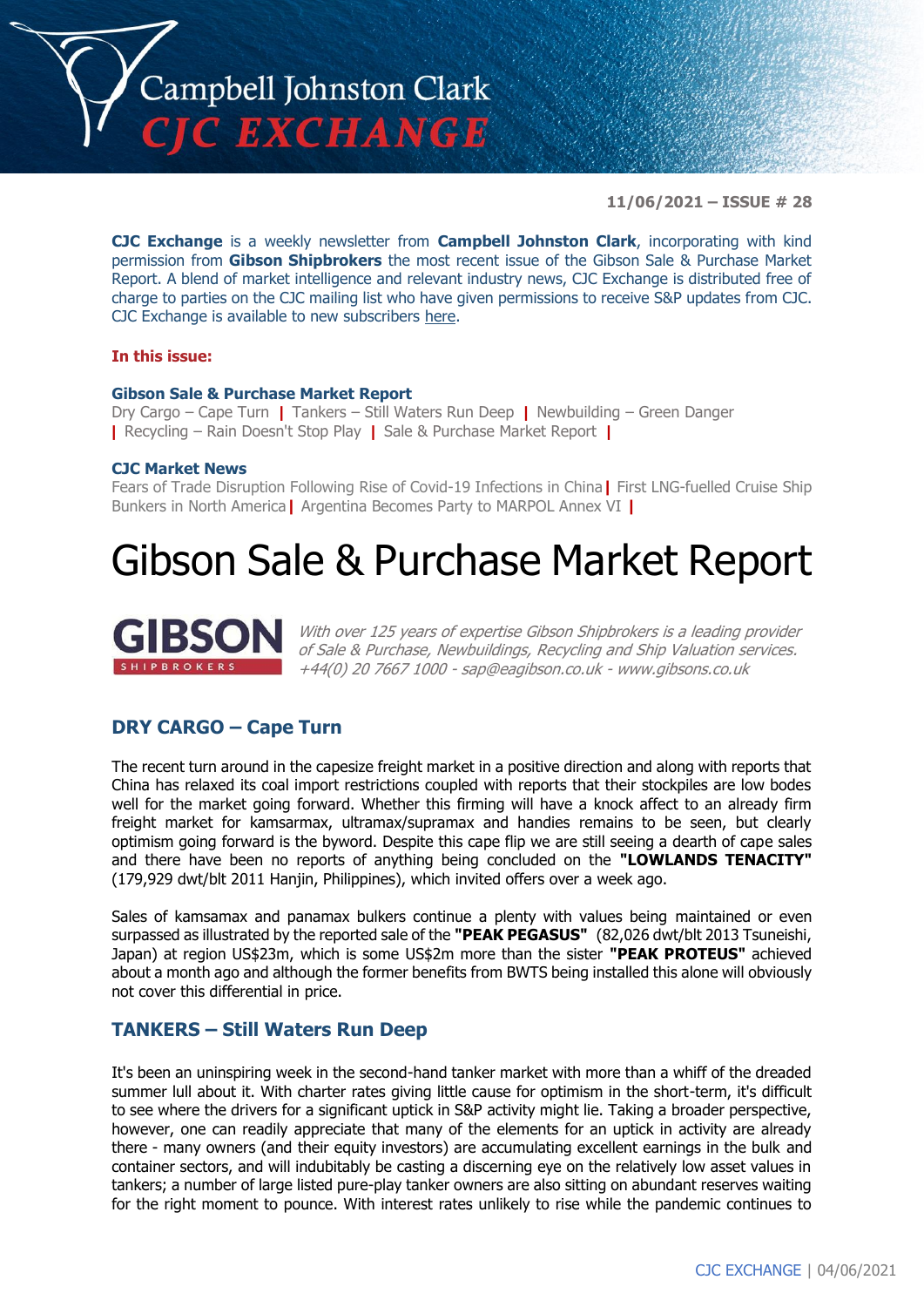

rage on, we should also expect that outside capital will remain available to be deployed when the time is right.

Another potential bright spot, paradoxically, is the continuing surge in newbuilding prices, which has left a number of lucky owners well in the money on orders placed during recent historic lows in 2019 and 2020; one should not be surprised to see some of them being tempted into converting their accounting profit into cold hard cash in the coming months.

Things are therefore not as grim as the current market may lead one to believe, and participants may be well advised to enjoy the present quiet while it lasts.

# **NEWBUILDING – Green Danger**

Capital have ordered a series of MR tankers at Hyundai Mipo that are of conventional design but with a LNG dual fuel "ready" setup, wind rota preparation and AMP shore power capability. These orders further support the strategy to order a reasonably priced (historically) conventional design now but with built-in flexibility to accommodate the most appropriate environmental compliance equipment (alternative fuel etc) when this is better known. We see a perceived restrictive binary choice for tanker newbuilding designs, either a conventional or dual fuel LNG, and whilst moving now for either option has its pros and cons, they are both at risk of falling foul of coming (some unknown) environmental regulations. However, ordering a conventional design with some ability to retrofit at some point in the future is clearly another option. It also offers a "green" fleet policy to present to the market / charterers / end users, which will be increasing required to secure the best chartering and financing opportunities. Owners intending to operate long "wait and see" strategy on the best design may find themselves penalised, especially if operating a pure conventional fleet, as current and future environmental regulations may be enhanced in scope or speeded up, which was demonstrated with recent events with Shell and Exxon.

Elsewhere, steel plate price pressure remains and pricing has moved up since ten days ago on major tanker projects and yards expect further rises this month.

# **RECYCLING – Rain Doesn't Stop Play**

For a while now the story has been one of limited tonnage being available and a gradual firming of prices, and this week has been no different. The short supply of vessels for recycling is indeed keeping prices firm, that along with a general rising of steel prices, positive sentiments and stable market conditions. Activity is taking place with various sales being reported each week on a variety of different units, although the market is not as active as many would like. We are now in Monsoon season which brings its own challenges for the cash buyers, especially with as-is deliveries and those vessels under tow, and the yards themselves who have to deal with weather conditions affecting breaking and cutting activity as well as fewer workers. Historically this time of year tends to see price levels softening but despite this it will be interesting to see if the same happens this year in view of the high demand out there from cash buyers and end users to acquire tonnage.

# **Gibson Sale & Purchase Market Report**

#### **S&P SALES**

| <b>Vessel Name</b> | <b>DWT</b> | <b>Built</b>   | Yard                  | <b>Buyers</b>        | <b>Price</b><br>$(\frac{\epsilon}{m})$ | <b>Notes</b> |
|--------------------|------------|----------------|-----------------------|----------------------|----------------------------------------|--------------|
|                    |            | <b>BULKERS</b> |                       |                      |                                        |              |
| <b>KUMANO MARU</b> | 106,507    | 2008           | Oshima Zosen<br>(JPN) | Undisclosed<br>buyer | 18.5                                   | DD due 8/21. |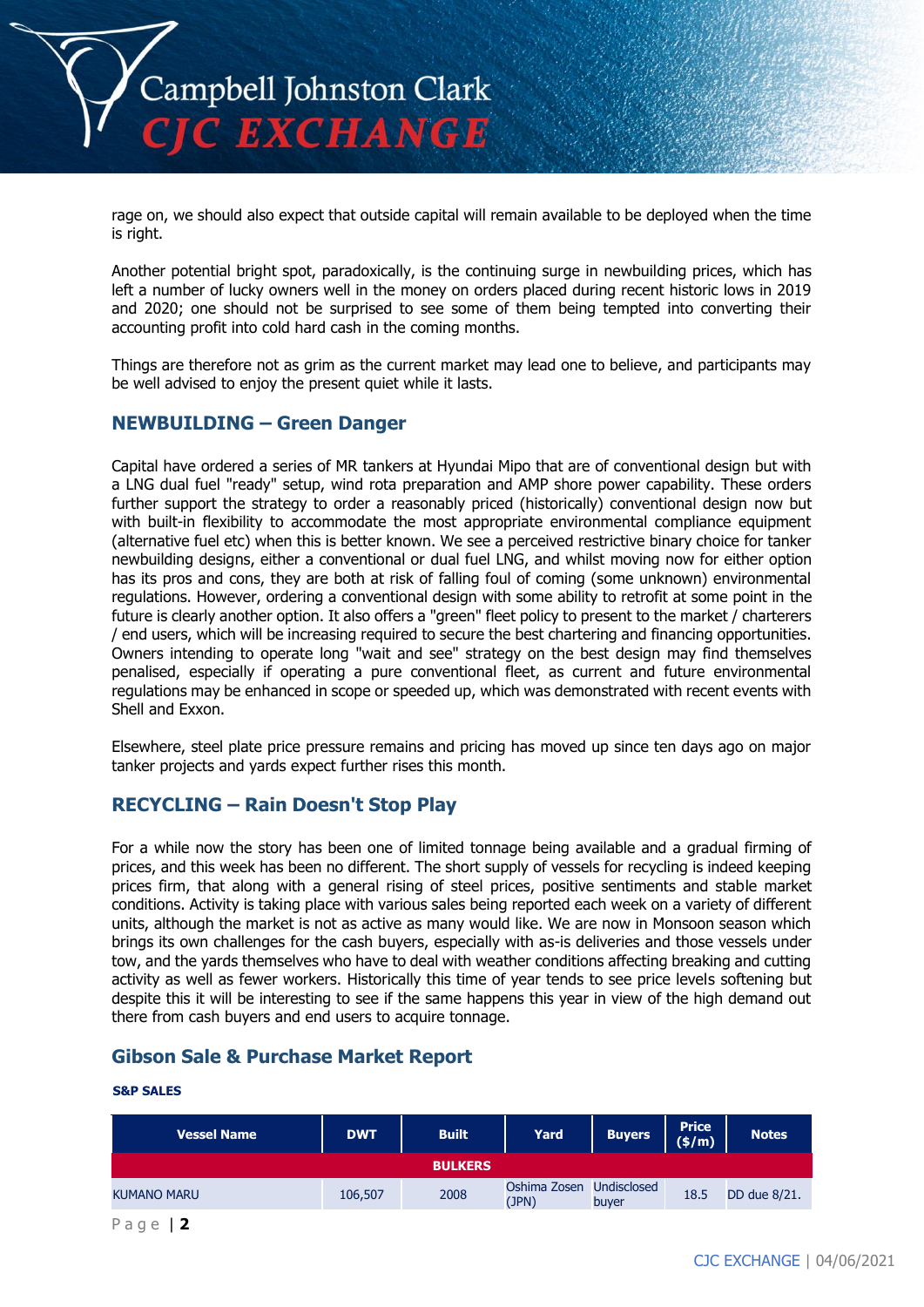# Campbell Johnston Clark<br>CJC EXCHANGE

| PEAK PEGASUS + PEAK LIBERTY                    | 82,000 | 2013+2015                            | Tsuneishi<br>(JPN)                | <b>Undisclosed</b><br>buyer      | $23 + 25$         | <b>Both BWTS</b><br>fitted.                           |
|------------------------------------------------|--------|--------------------------------------|-----------------------------------|----------------------------------|-------------------|-------------------------------------------------------|
| <b>XIN FENG</b>                                | 79,700 | 2010                                 | <b>New Times</b><br>(CHN)         | Costamare                        | 16.5              | <b>BWTS fitted</b>                                    |
| <b>CANBERRA</b>                                | 75,431 | 2001                                 | Hitachi (JPN)                     | <b>Undisclosed</b><br>buyer      | 9.5               | <b>BWTS fitted.</b><br>SS due 11/21.                  |
| NS ENERGY+ NS YAKUTIA                          | 74,518 | 2012+2013                            | Hyundai Mipo<br>(KRS)             | <b>Undisclosed</b><br>buyer      | $19.5 +$<br>20.5  | <b>BWTS fitted.</b><br>Ice 1B.                        |
| <b>CAPTAIN STEFANOS M</b>                      | 70,529 | 1998                                 | Sanoyas (JPN)                     | <b>Undisclosed</b><br>buyer      | 8                 | DD due 10/21.                                         |
| <b>GH DAWN RUN</b>                             | 63,561 | 2018                                 | Yangfan (CHN) Greek buyer         |                                  | 23.5              | <b>BWTS fitted.</b>                                   |
| <b>KMARIN BUSAN</b>                            | 63,155 | 2014                                 | <b>Jiangsu</b><br>Hantong (CHN)   | Greek buyer                      | xs 20.5           | <b>BWTS fitted.</b>                                   |
| <b>DONAU K</b>                                 | 58,682 | 2012                                 | Kawasaki (JPN)                    | <b>Taylor</b><br><b>Maritime</b> | 19.75             | <b>BWTS fitted.</b>                                   |
| <b>SURABHI</b>                                 | 56,830 | 2010                                 | Taizhou Sanfu Chinese<br>(CHN)    | buyer                            | 12.6              | SS due 6/21.                                          |
| YOU & ISLAND                                   | 38,309 | 2011                                 | Shimanami<br>(JPN)                | <b>Taylor</b><br><b>Maritime</b> | low <sub>15</sub> | SS due 11/21.                                         |
| <b>INTERLINK COMITY</b>                        | 37,302 | 2010                                 | Huatai<br>Heavy (CHN)             | Greek buyer                      | 12.75             | SS psd 1/20.<br><b>BWTS fitted.</b><br>Ice 1C.        |
| <b>BRIGHT OCEAN</b>                            | 37,207 | 2012                                 | Saiki (JPN)                       | <b>Taylor</b><br><b>Maritime</b> | 15                | <b>BWTS fitted.</b><br>SS due 2/22.                   |
| <b>GRACE OCEAN</b>                             | 33,296 | 2013                                 | <b>Shin</b><br>Kurushima<br>(JPN) | <b>Greek buyer</b>               | 15.4              | DD due 11/21.<br>open hatch.<br>Tier II.              |
| <b>DESPINA ANGLE</b>                           | 28,534 | 2007                                 | Shimanami<br>(JPN)                | <b>Greek buyer</b>               | 8.25              | SS due 11/22.                                         |
| <b>MAXIMUS I</b>                               | 18,200 | 2002                                 | Shikoku (JPN)                     | <b>Undisclosed</b><br>buyer      | 4.5               | SS due 11/22.                                         |
|                                                |        | <b>TANKERS</b>                       |                                   |                                  |                   |                                                       |
| <b>VALLE DI ANDALUSIA</b>                      | 42,721 | 2001                                 | Hyundai Mipo<br>(KRS)             | <b>Undisclosed</b><br>buyer      | 6.5               | Deepwell.<br>SS+BWTS due<br>12/21.                    |
| DH FEALTY                                      | 13,205 | 2018                                 | Ningbo Xinle<br>(CHN)             | De Poli                          | 17                | Stainless Steel.<br>DD due 7/21.                      |
|                                                |        | <b>CONTAINERS/RO-RO/REEFER/PCC</b>   |                                   |                                  |                   |                                                       |
| FRISIA GOTEBORG + F' AMSTERDAM<br>+ F' OSLO    | 39,300 | 2006+2007+2007                       | Hyundai Mipo<br>(KRS)             | European<br>buyer                | bloc              | high 60 en 2824 TEU.<br><b>Gearless</b>               |
| <b>OREGON TRADER</b>                           | 34,409 | 2006                                 | <b>HDW-Gaarden</b><br>(GER)       | <b>MSC</b>                       | 19                | 2490 TEU.<br>Geared. SS<br>due 11/21.                 |
| <b>PICTOR</b>                                  | 12,640 | 2009                                 | Gijon (SPN)                       | Canadian<br>buyer                | 8.5               | 925 TEU.<br>Gearless.                                 |
| SOFRANA SURVILLE + SOFRANA<br><b>TOURVILLE</b> | 12,502 | both 2009                            | DaeSun (KRS)                      | <b>CMA CGM</b>                   | 13 each           | 1037 TEU.<br>Geared.                                  |
|                                                |        | <b>GENERAL CARGO / MULTI PURPOSE</b> |                                   |                                  |                   |                                                       |
| <b>CARDISSA</b>                                | 5,320  | 2017                                 | <b>STX Jinhae</b><br>(KRS)        | Pan Ocean                        |                   | <b>LNG</b><br>Bunkering.<br>Basis $6+1+1$<br>TC back. |
| <b>NEWBUILDING ORDERS</b>                      |        |                                      |                                   |                                  |                   |                                                       |

#### **Ordering Client Vessel Type Size / No. of units Shipyard (Country) Delivery Price (\$m) Notes BULKERS** Qingdao Da Tong Kamsarmax 85,000 dwt x 3 Chengxi (CHN) 2023 Seastar Shipholdings Handysize 39,000 dwt x 2 Hakodate (JPN) 2022-2023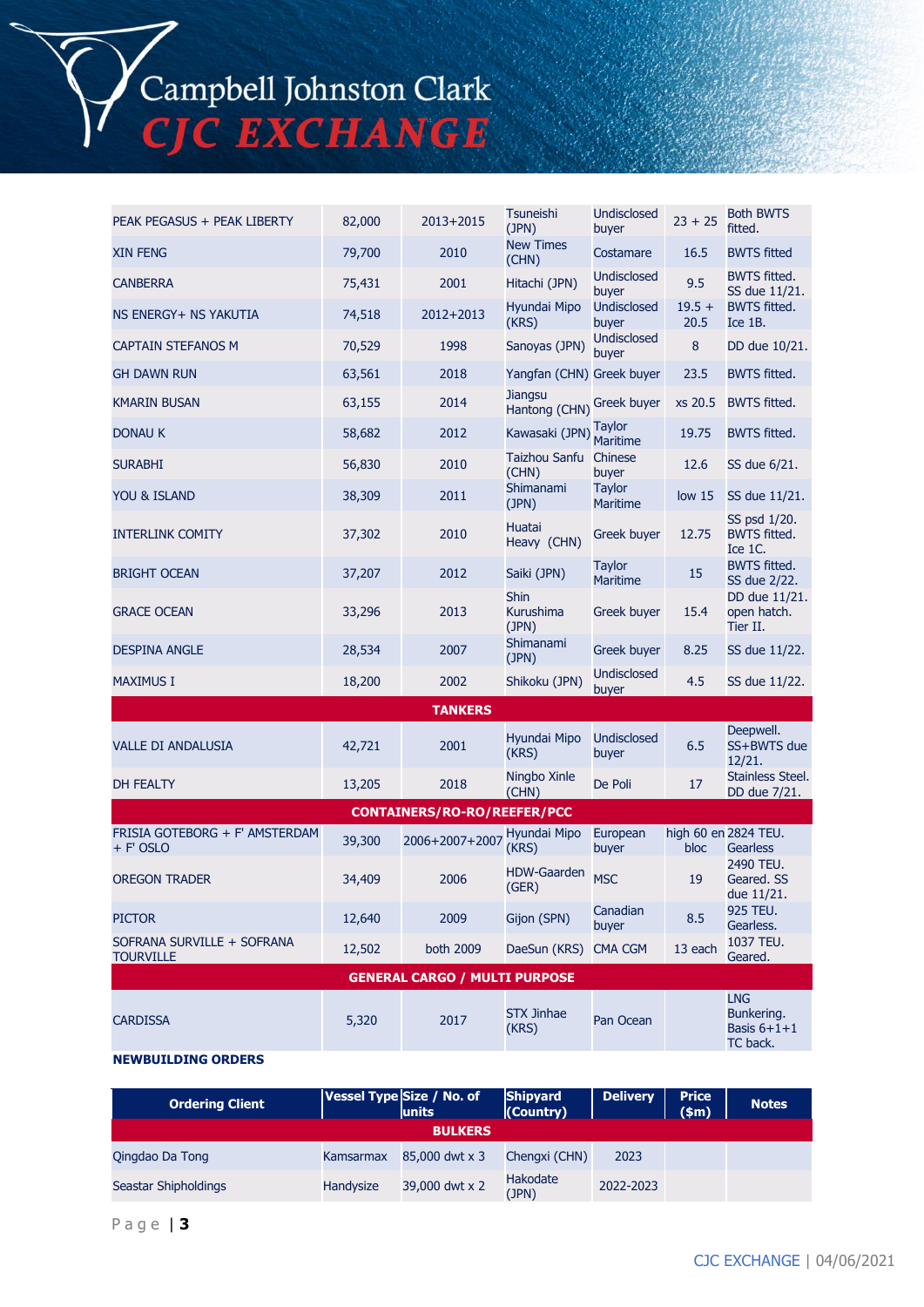# Campbell Johnston Clark<br>CJC EXCHANGE

| Algoma Central Corp                 | Laker        | 36,000 dwt x 1                     | Yamic (CHN)                              | 2024      |         | <b>Great Lakes</b><br>fitted.<br><b>Declared</b><br>option. |
|-------------------------------------|--------------|------------------------------------|------------------------------------------|-----------|---------|-------------------------------------------------------------|
|                                     |              | <b>TANKERS</b>                     |                                          |           |         |                                                             |
| Capital Maritime & Trading          | <b>MR</b>    | 50,000 dwt $x$ 4+2 Vinashin        | Hyundai<br>(VIET)                        | 2022-2023 | 36      | LNG ready.<br>AMP ready.                                    |
| <b>Fairfield Chemical Carriers</b>  | Chemicals    | 26,300 dwt x 2+4 Fukuoka (JPN)     |                                          | 2023-2024 |         | Stainless Steel.<br>LNG dual fuel.                          |
|                                     |              | <b>CONTAINERS/RO-RO/REEFER/PCC</b> |                                          |           |         |                                                             |
| Seaspan Corp                        |              | Containership 7,000 TEU x 20       | <b>CSSC</b><br><b>Shipyards</b><br>(CHN) | 2023-2024 | 76      | Methanol<br>ready. Tier III.                                |
|                                     |              | <b>GAS</b>                         |                                          |           |         |                                                             |
| <b>Jovo Group</b>                   | <b>VLGC</b>  | 93,000 cbm x 1                     | Jiangnan<br>(CHN)                        | 2023      | 78.9    | Dual fuel.                                                  |
| <b>BGN</b> International            | <b>VLGC</b>  | 86,000 cbm x 2                     | Hyundai HI<br>(KRS)                      | 2023      | 81      | Dual fuel.                                                  |
| <b>Jovo Group</b>                   | <b>LNG</b>   | 79,800 cbm x 1                     | Jiangnan<br>(CHN)                        | 2024      | 120     |                                                             |
| <b>Brave Maritime</b>               | <b>LPG</b>   | 40,000 dwt x 1                     | Hyundai Mipo<br>(KRS)                    | 2023      | reg 47* | <b>Declared</b><br>option.                                  |
| Peninsula Shipping / Scale Gas (JV) | <b>LNGBV</b> | 12,500 dwt x 1                     | Hyundai Mipo<br>(KRS)                    | 2023      |         | Bunkering.                                                  |

#### **Recycling Activity**

| <b>Vessel Name</b>    | <b>BUILT</b>     | <b>DWT</b>             | <b>LWT</b> | <b>Delivery</b>   | <b>Price</b><br>$(*)$ lwt) | <b>Notes</b>                         |
|-----------------------|------------------|------------------------|------------|-------------------|----------------------------|--------------------------------------|
|                       |                  | <b>CAPESIZE</b>        |            |                   |                            |                                      |
| <b>WIN WIN</b>        | 2001 / Japan     | 170,094                | 20,890     | <b>Bangladesh</b> | 580                        |                                      |
|                       |                  | <b>CONTAINER</b>       |            |                   |                            |                                      |
| <b>DOLE COSTARICA</b> | 1991 / Italy     | 11,800                 | 8,308      | India             | 593                        | <b>HKC Green</b><br>Recycling        |
|                       |                  | <b>REEFER</b>          |            |                   |                            |                                      |
| <b>ICE GLACIER</b>    | 1988 / Japan     | 14,493                 | 6,614      | India             | 543                        | last weeks sale                      |
|                       |                  | <b>TANKER</b>          |            |                   |                            |                                      |
| <b>SHAYBAH</b>        | 1988 /<br>Juapan | 47,185                 | 9,289      | as-is UAE         | 540                        | last weeks sale                      |
|                       |                  | <b>CHEMICAL TANKER</b> |            |                   |                            |                                      |
| <b>AMUR</b>           | 1991 / Italy     | 8,091                  | 2,857      | India             | 875                        | incl 660 tons<br>of St-St<br>content |

## **Recycling Prices (US\$/LWT)**

|                                | <b>Bangladesh</b> | <b>Pakistan</b> | <b>India</b> | <b>Turkey</b> |
|--------------------------------|-------------------|-----------------|--------------|---------------|
| Tank/Cont/Ro-Ro/Capes/LPG/PCC  | 565/580           | 550/565         | 540/550      | 290/300       |
| Dry Cargo/Bulk/Tween/Gen Cargo | 550/565           | 540/550         | 530/540      | 280/290       |

## **Newbuild and Second Hand Values** (\$ million)

|                | <b>Newbuild</b> |    | 5 Year Old 10 Year Old |            | C.O.B<br><b>Friday</b> |
|----------------|-----------------|----|------------------------|------------|------------------------|
| <b>Tankers</b> |                 |    |                        |            |                        |
| <b>VLCC</b>    | 98              | 71 | 48                     | <b>BDI</b> | 2857                   |

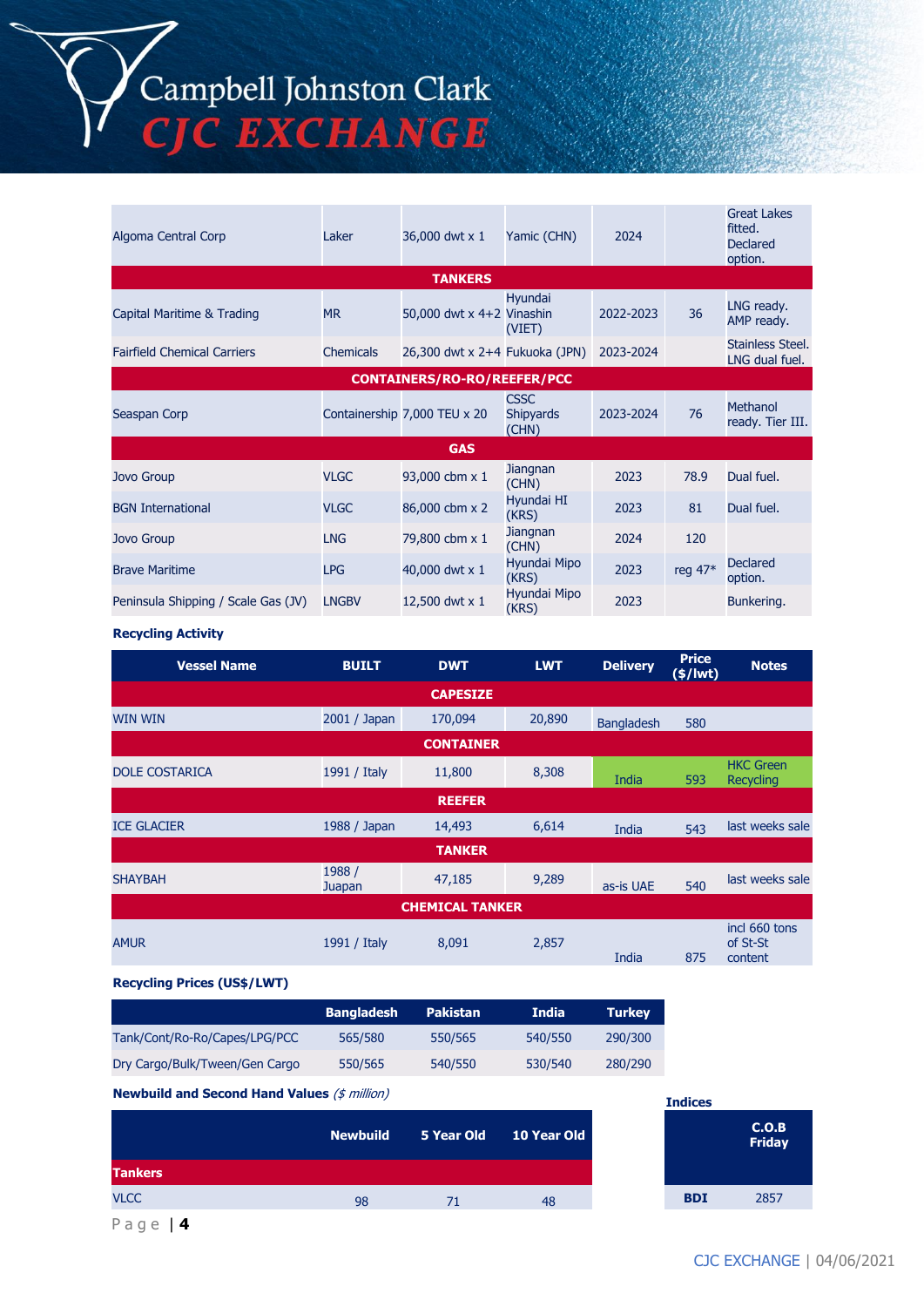# Campbell Johnston Clark **C EXCHANGE**

| <b>SUEZMAX</b>                                                                    | 65             | 48   | 33      |             |        |
|-----------------------------------------------------------------------------------|----------------|------|---------|-------------|--------|
| <b>AFRAMAX</b>                                                                    | 53             | 41   | 26.5    |             | 109.57 |
| <b>MR</b>                                                                         | 37             | 27.5 | 18      | $$$ /Yen    |        |
| <b>Bulkers</b>                                                                    |                |      |         | <b>VLCC</b> |        |
| <b>CAPESIZE</b>                                                                   | $57^{\circ}$   | 37   | 29.5    | AG/East     | 31     |
| KAMSARMAX / PANAMAX                                                               | $32^{\wedge}$  | 29k  | 21k/19p | $TD3$ (WS)  |        |
| <b>ULTRAMAX / SUPRAMAX</b>                                                        | $29.5^{\circ}$ | 24u  | 18      |             |        |
| <b>HANDYSIZE</b>                                                                  | $26^{\wedge}$  | 21   | 14.5    |             |        |
| $\land$ = Chinese price (otherwise based upon Japanese / Korean country of build) |                |      |         |             |        |

**This report has been produced for general information and is not a replacement for specific advice. While the market information is believed to be reasonably accurate, it is by its nature subject to limited audits and validations. No responsibility can be accepted for any errors or any consequences arising therefrom. No part of the report may be reproduced or circulated without our prior written approval. © E.A. Gibson Shipbrokers Ltd 2021.**

# CJC Market News



Campbell Johnston Clark (CJC) is a medium-sized international law firm advising on all aspects of the shipping sector, from ship finance to dry shipping and comprehensive casualty handling, and all that happens in between. Today, we Campbell Johnston Clark have offices in London, Newcastle, Singapore and Miami.

# **Fears of Trade Disruption Following Rise of Covid-19 Infections in China**



A Covid-19 outbreak in southern China is curbing activity at some of the country's biggest ports, stoking fears that further disruption to international trade will push up the price of its exports. More than 100 new cases have been reported since late May in Guangdong province, one of China's most important manufacturing hubs, leading to strict counter-measures from the government.

Processing at the Yantian container terminal in Shenzhen, which suspended exports for almost a week last month after

workers tested positive, has plummeted. There has also been a sharp decline in the number of ships berthing as authorities enforce coronavirus prevention measures. The slowdown at the terminal, which has worsened congestion at the nearby Chinese ports of Nansha and Shekou, highlights the vulnerability of global shipping to outbreaks in the country, where new infections have remained low compared with other big economies over the past year.

P a g e | **5** It also piles pressure on China's own trade performance, which has boomed under the pandemic amid rising overseas demand for lockdown-related goods such as electronics and household appliances. Surging China exports have helped to support its rapid recovery from Covid-19's initial hit to the economy. Official data this week showed that Chinese exports rose 27.9 per cent year on year in May, compared with a low base last year. But they missed expectations of a 32.1 per cent increase, based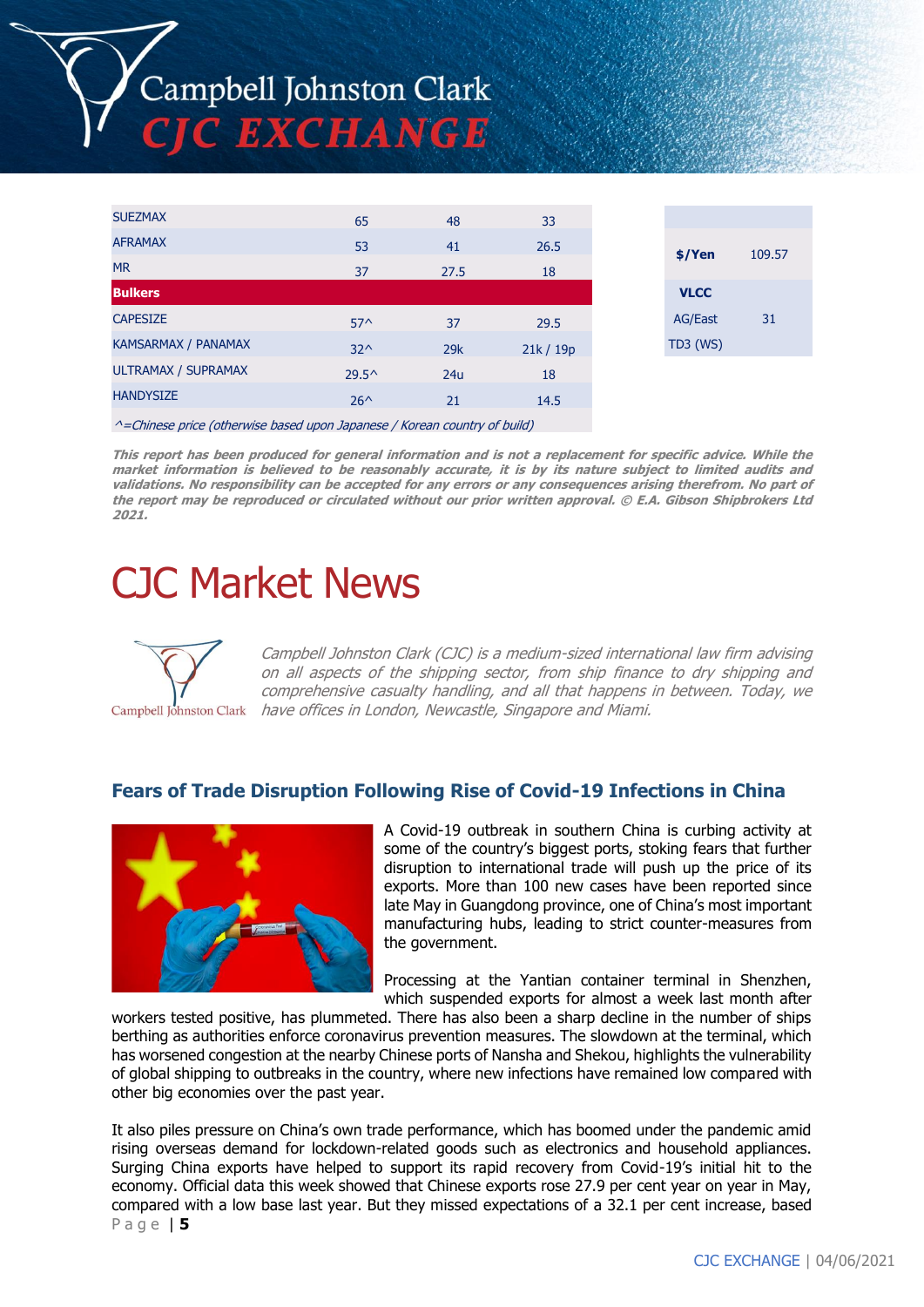

on a Bloomberg survey of economists, and analysts suggested future performance could be weakened by the disruption.

Global shipping has suffered a series of strains over the past year, including shortages of containers and problems with crew members unable to disembark at ports. In China, some manufacturers have turned to rail to transport their goods to Europe instead, though volumes remain a tiny fraction of the shipping trade.

Local authorities are extremely sensitive about any rise in cases as the central government has heavily sanctioned provincial officials where Covid-19 has re-emerged. All residents of Guangzhou have been required to take a test, and cities across the province have prevented people from leaving if they test negative.

# **First LNG-fuelled Cruise Ship Bunkers in North America**



Port Canaveral in Florida hosted a milestone event this week as Carnival Corp's 180,800-gt Mardi Gras (built 2020) arrived to refuel, following a trans-Atlantic crossing. The LNG-fuelled cruise ship is the first of its kind to be bunkered in a US port and marks another major step forward for the emerging LNG bunkering business.

The 6,465-passenger Mardi Gras was supplied with 2,667 cbm of LNG bunkers by a Shell-chartered 4,000-cbm

articulated tug and barge. The tug is named Q Ocean Service and the barge is named the Q-LNG 4000. The process took over seven-hours to complete.

The ship has four engines and can bunker a total of 3,600-cbm of LNG, enough to fuel it for a 14-day voyage. LNG drives the ships propulsion system utilizing Azipods, but also powers essential onboard needs, including elevators, lighting, computers, galley equipment and BOLT - the first roller-coaster at sea.

Mardi Gras originally planned to arrive in the US towards the end of 2020, but cruise cancellations associated with the COVID-19 pandemic meant that it has been simply waiting in Barcelona for the past six months.

Shell also bunkered the first aframax tanker - 114,000-dwt Gagarin Prospect (built 2018) - with LNG off Port Canaveral in March 2021.

# **Argentina Becomes Party to MARPOL Annex VI**



On 8 June 2021, Argentina became the hundredth state to ratify the International Convention for the Prevention of Pollution from Ships ("**MARPOL**") Annex VI regulations. The instrument of accession was deposited with the IMO Secretary General by His Excellency Mr. Javier Esteban Figueroa, Ambassador Extraordinary and Plenipotentiary of Argentina.

The International Maritime Organization has reported that with Argentina's ratification, the Annex VI regulations now apply to 96.65% of merchant shipping when looked at from a tonnage perspective.